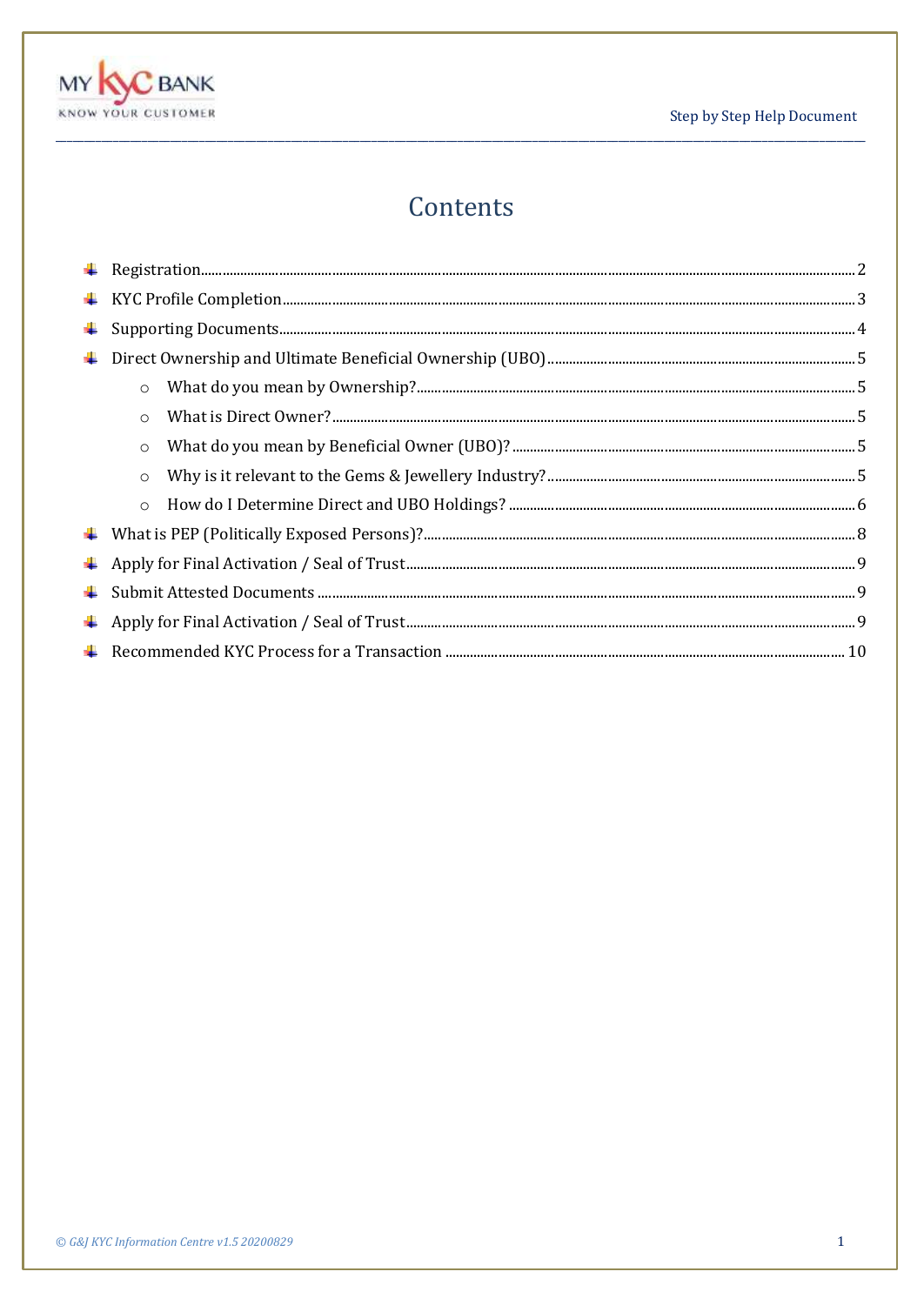



\_\_\_\_\_\_\_\_\_\_\_\_\_\_\_\_\_\_\_\_\_\_\_\_\_\_\_\_\_\_\_\_\_\_\_\_\_\_\_\_\_\_\_\_\_\_\_\_\_\_\_\_\_\_\_\_\_\_\_\_\_\_\_\_\_\_\_\_\_\_\_\_\_\_\_\_\_\_\_\_\_\_\_\_\_\_\_\_\_\_\_\_\_\_\_\_\_\_\_\_\_\_\_\_\_\_\_\_\_\_\_\_\_\_\_\_\_\_\_\_\_\_\_\_\_\_\_\_\_\_\_\_\_\_\_\_\_\_\_\_\_

# <span id="page-1-0"></span>Registration

- 1. Click on a 'Register' button on MyKYCBank.com page
- 2. Fill-in Basic Information such as Name of Company, Address, Contact, Incorporation Details and Trade Body Information
- 3. Submit the Form and wait for your temporary Login ID, password and a verification link in the email address you have provided
- 4. Verify your email address by clicking on the Link and proceed to Login for the first time to complete KYC Profile Information

#### Things to Note:

- *The email address you provide here has to be unique and you would not be allowed to use that email address while registering for any other company on this website. This email address will be your primary email and all-important messages from MyKYCBank.com to you would be sent on this address, hence please provide an accurate and a regularly used email address. All the communication pertaining to the profile will be sent to provided email address.*
- *Please ensure that accurate information is entered. Few information such as Company name, Incorporation Date, Company (Incorporation) Type, Trade Body Registration details are never changeable once the profile is created. Hence, please fill details very carefully.*
- *Affiliation to any one Authorized Trade Body (from your country of Incorporation) is mandatory for registering and using MyKYCBank.com*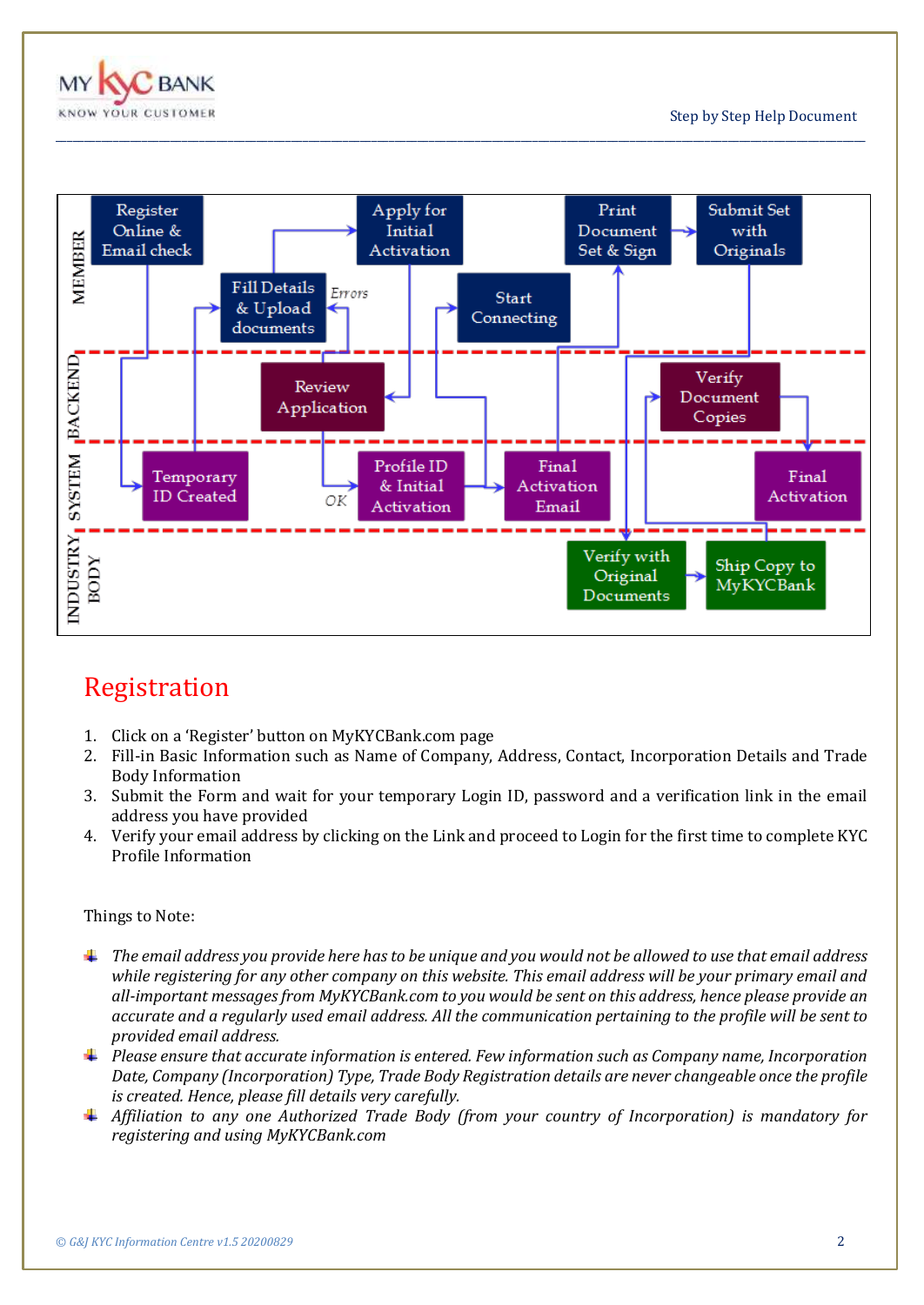



# <span id="page-2-0"></span>KYC Profile Completion

Your KYC Profile consists of Seven Sections (sometimes referred to as Tabs in this documents). You have to fillup information in ALL of these Sections. Each Section has certain compulsory information and other voluntary information.

\_\_\_\_\_\_\_\_\_\_\_\_\_\_\_\_\_\_\_\_\_\_\_\_\_\_\_\_\_\_\_\_\_\_\_\_\_\_\_\_\_\_\_\_\_\_\_\_\_\_\_\_\_\_\_\_\_\_\_\_\_\_\_\_\_\_\_\_\_\_\_\_\_\_\_\_\_\_\_\_\_\_\_\_\_\_\_\_\_\_\_\_\_\_\_\_\_\_\_\_\_\_\_\_\_\_\_\_\_\_\_\_\_\_\_\_\_\_\_\_\_\_\_\_\_\_\_\_\_\_\_\_\_\_\_\_\_\_\_\_\_

Sections:

| <b>Sections</b>                                             |                      | <b>Description</b>                                                                                                                                                                                                                                                                                                                                                                                                                                                                                               | <b>Mandatory</b>                                                                                                                        | <b>Supporting</b><br><b>Documents</b>                 |
|-------------------------------------------------------------|----------------------|------------------------------------------------------------------------------------------------------------------------------------------------------------------------------------------------------------------------------------------------------------------------------------------------------------------------------------------------------------------------------------------------------------------------------------------------------------------------------------------------------------------|-----------------------------------------------------------------------------------------------------------------------------------------|-------------------------------------------------------|
| <b>Basic Information</b>                                    |                      | You have already filled this while<br>registering earlier                                                                                                                                                                                                                                                                                                                                                                                                                                                        | Yes                                                                                                                                     | Yes                                                   |
| <b>Legal Information</b>                                    |                      | A very important section covering<br>your business' Incorporation details,<br>Legal & Tax Identification numbers<br>etc.<br>Please enter all the information                                                                                                                                                                                                                                                                                                                                                     | Yes                                                                                                                                     | Yes, for all<br>Identification<br>Numbers you fill-in |
|                                                             |                      | correctly to avoid future queries.                                                                                                                                                                                                                                                                                                                                                                                                                                                                               |                                                                                                                                         |                                                       |
| <b>Ownership</b><br><b>&amp; Business</b><br><b>Details</b> | Ownership<br>Details | An important section where records<br>of Proprietor, Partners,<br>Directors/Office Bearers of the entity<br>have to be added with their Personal<br>Details like Contact Details, Address<br>etc. and whether they are Ultimate<br>Beneficiaries of the Company.<br>Ultimate Beneficial Ownership is<br>defined as any Entity or Natural<br>Person owning directly or indirectly<br>more than 10% share of Ownership<br>of the firm or company whose KYC is<br>being registered. (see UBO Help<br>Section Below) | Compulsory<br>Yes<br>Only one record<br>for Individual,<br>Proprietorship,<br>HUF type of<br>Firms.<br>Multiple<br>Records for<br>rest. | Yes, for all Persons'<br>Records added                |
|                                                             | <b>Key Persons</b>   | If you would like to include Contact<br>details of Key Managers (or any<br>similar persons) of your company,<br>this is where you fill-in their<br>information.<br>For small sized firms, the owners<br>could be same as Key Persons.                                                                                                                                                                                                                                                                            | At least one<br>record                                                                                                                  | N <sub>o</sub>                                        |
|                                                             | Associate<br>Details | Details of related entities, companies<br>(Example Parent/Subsidiary,<br>Alliance Partner, Joint Venture)                                                                                                                                                                                                                                                                                                                                                                                                        | Voluntary (only<br>after Provisional<br>Activation)                                                                                     | No                                                    |
| <b>Bank Information</b>                                     |                      | <b>Bank account Details</b>                                                                                                                                                                                                                                                                                                                                                                                                                                                                                      | Yes, at least one                                                                                                                       | Yes                                                   |
| <b>Turnover Range</b>                                       |                      | <b>Historical Turnover Details</b>                                                                                                                                                                                                                                                                                                                                                                                                                                                                               | Compulsory                                                                                                                              | No                                                    |
| <b>Alternate Offices</b>                                    |                      | If you would like to include more<br>than one of your offices (of SAME<br>Legal Entity and NOT any of your<br>related/sister concerns), you could<br>enter them here.                                                                                                                                                                                                                                                                                                                                            | N <sub>o</sub>                                                                                                                          | No                                                    |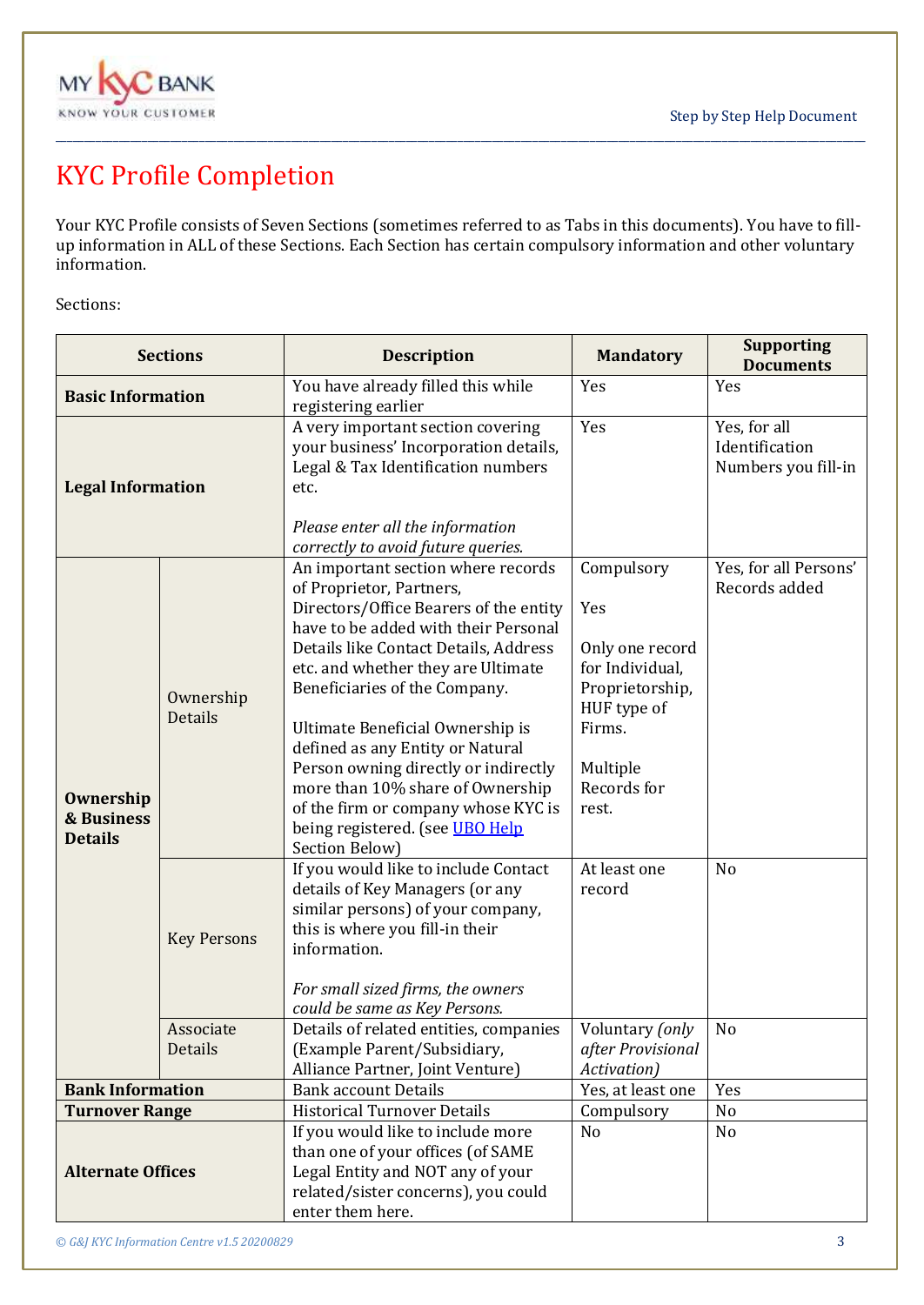

Step by Step Help Document

|                             | Soft/scanned Copies of Supporting      | Yes | Yes |
|-----------------------------|----------------------------------------|-----|-----|
|                             | Documents (originals preferred) that   |     |     |
|                             | show each of above details to be       |     |     |
|                             | uploaded here. Based on Country        |     |     |
|                             | and Type of Incorporation of your      |     |     |
| <b>Supporting Documents</b> | Entity, refer to separate table        |     |     |
|                             | (below) of Supporting Documents        |     |     |
|                             | required. Only .pdf, .jpg, .png, .tiff |     |     |
|                             | files up to size 1 MB allowed for      |     |     |
|                             | upload, hence please ensure the        |     |     |
|                             | correct formats and sizes.             |     |     |

\_\_\_\_\_\_\_\_\_\_\_\_\_\_\_\_\_\_\_\_\_\_\_\_\_\_\_\_\_\_\_\_\_\_\_\_\_\_\_\_\_\_\_\_\_\_\_\_\_\_\_\_\_\_\_\_\_\_\_\_\_\_\_\_\_\_\_\_\_\_\_\_\_\_\_\_\_\_\_\_\_\_\_\_\_\_\_\_\_\_\_\_\_\_\_\_\_\_\_\_\_\_\_\_\_\_\_\_\_\_\_\_\_\_\_\_\_\_\_\_\_\_\_\_\_\_\_\_\_\_\_\_\_\_\_\_\_\_\_\_\_

<span id="page-3-0"></span>Things to note: -

### Supporting Documents

For information filled in by you in your KYC profile, supporting documents would be required for each category as described below.

KYC Supporting Documents for **INDIA** based Business Entities & their type of Constitution

| <b>Document Category</b>                                                         | <b>Type</b>        | <b>Proprietor / HUF</b>                                                                                                                                                                             | Partnership               | <b>LLP</b>                      | Pvt. Ltd. / Ltd.                |  |
|----------------------------------------------------------------------------------|--------------------|-----------------------------------------------------------------------------------------------------------------------------------------------------------------------------------------------------|---------------------------|---------------------------------|---------------------------------|--|
| <b>Company Incorporation</b>                                                     | Compulsory         | Self-Declaration                                                                                                                                                                                    | Self-Declaration          | Certificate of<br>Incorporation | Certificate of<br>Incorporation |  |
| <b>Company Address</b>                                                           | Any One            | Shops & Establishment License<br><b>IEC</b> Certificate<br>GST Certificate with Address (Form REG-06 with Annex A & B)<br>Utility Bill i.e. Electricity or Landline Telephone Bill (last 02 months) |                           |                                 |                                 |  |
|                                                                                  |                    | Proprietor/HUF PAN Card                                                                                                                                                                             | Firm PAN Card             | <b>LLP PAN Card</b>             | <b>Company PAN Card</b>         |  |
| Company Tax ID / Legal IDs                                                       | Compulsory         |                                                                                                                                                                                                     |                           |                                 |                                 |  |
| <b>Company Bank Account Details</b>                                              | Any One#           | <b>Bankers Certificate</b><br>Company's Bank Statement (Last 02 Months only)<br>#Should contain Account Name (SAME as of Company), Account Number, Address, Bank Logo, Statement period             |                           |                                 |                                 |  |
| Company - Trade-body / Other Details                                             | Compulsory         | Trade Body Registration Certificate (GJEPC, BDB)                                                                                                                                                    |                           |                                 |                                 |  |
| <b>Proprietor/Partners/Directors/UBOs</b><br>Proof                               | Compulsory         | Self-Declaration                                                                                                                                                                                    |                           |                                 |                                 |  |
| Proprietors, Partners, Directors, UBO -<br><b>Photo ID / Personal Details***</b> | PAN<br>Compulsory* | Proprietor's PAN Card*                                                                                                                                                                              | Partner's PAN<br>$Cards*$ | Partner's PAN Cards*            | Director's PAN Cards*           |  |
| Proprietors, Partners, Directors, UBO -<br>Address***                            | Any One            | Passport Pages with Photo & Address (Should be valid for minimum next 6 months)<br>Aadhar Card<br>Driver's License<br>Utility Bill i.e. Electricity or Landline Telephone Bill (last 02 months)     |                           |                                 |                                 |  |

\*In case of Non-Indian UBO, valid Passport is mandatory. \*\* MOA/AOA need not required to upload at the time of registration, but physical copies required to submit at KYC Desk.<br>\*\*\* PAN Card or "ALL" UBO's and Minimum "2" P Original Documents Verification.

#### **Important:**

- File types allowed to upload are .pdf, .jpg, .png, .tiff not exceeding size 1 MB
- DO NOT UPLOAD password protected files
- DO NOT UPLOAD Old Xerox/Photo copies of documents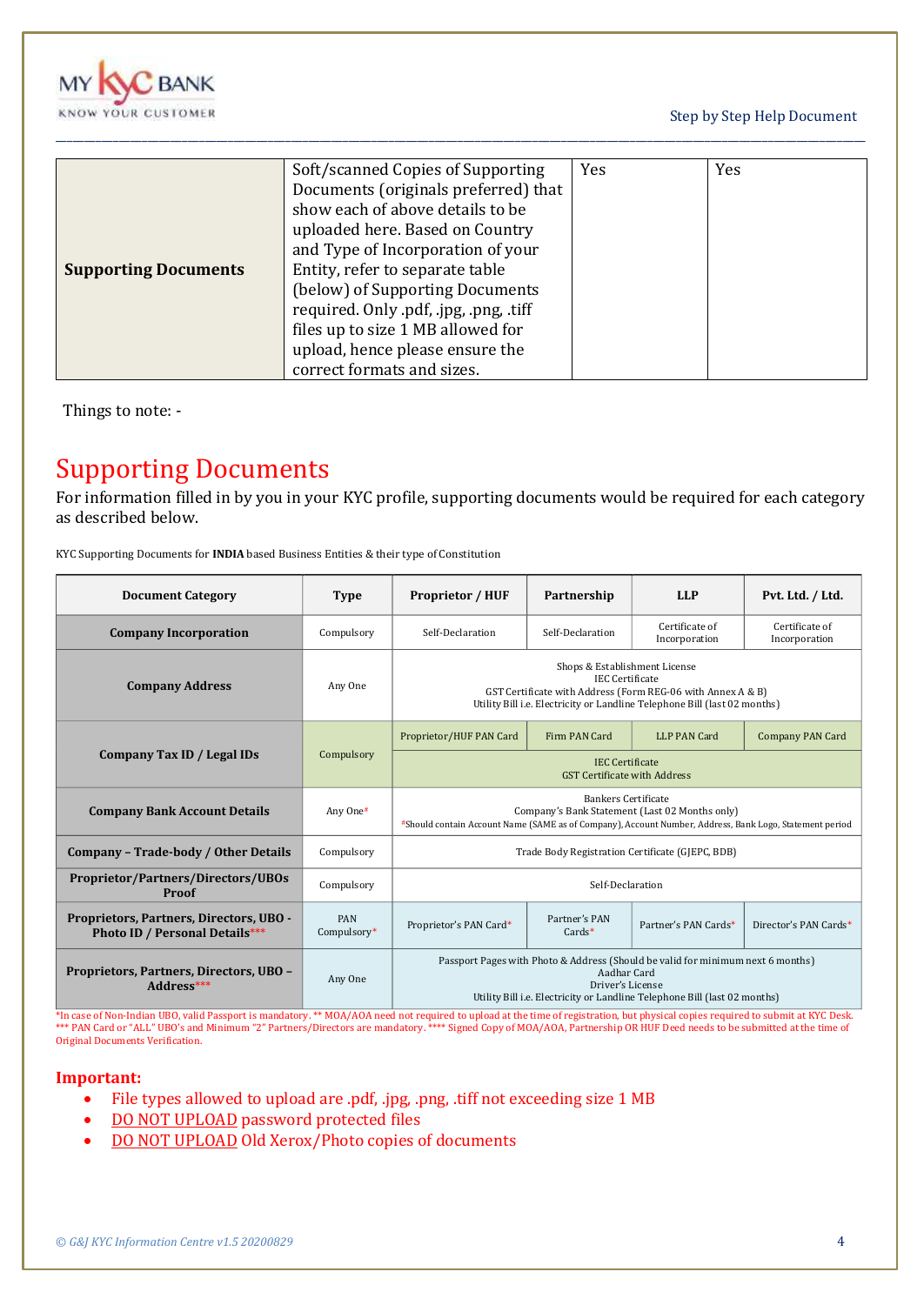

# <span id="page-4-0"></span>Direct Ownership and Ultimate Beneficial Ownership (UBO)

### <span id="page-4-1"></span>What do you mean by Ownership?

Ownership is act, state or right of possessing something. In the business context of an entity (company or firm), ownership refers to the person or entity who either controls or enjoys the benefits from the activity of the firm.

\_\_\_\_\_\_\_\_\_\_\_\_\_\_\_\_\_\_\_\_\_\_\_\_\_\_\_\_\_\_\_\_\_\_\_\_\_\_\_\_\_\_\_\_\_\_\_\_\_\_\_\_\_\_\_\_\_\_\_\_\_\_\_\_\_\_\_\_\_\_\_\_\_\_\_\_\_\_\_\_\_\_\_\_\_\_\_\_\_\_\_\_\_\_\_\_\_\_\_\_\_\_\_\_\_\_\_\_\_\_\_\_\_\_\_\_\_\_\_\_\_\_\_\_\_\_\_\_\_\_\_\_\_\_\_\_\_\_\_\_\_

Ownership of an entity can be either direct, where the shares/units/percentage holding is directly held by the parent person or entity, or indirect, where the shares/units/percentage holding is through additional entity(ies). The latter is prevalent in large corporate groups.

For KYC purposes, there are 2 types of ownership which needs to understood and documented. This is "Direct Ownership" and "Ultimate Beneficial Ownership".

#### <span id="page-4-2"></span>What is Direct Owner?

Direct owner refers to individuals and entities who directly own shares or are partners in any legal entity. E.g. If you own 10% of the shares in a particular entity, you become a direct owner. A direct owner need not necessarily be an individual (natural person) and can also be another entity as in the case where the parent company is a direct owner in its direct subsidiary.

Indirect ownership is also possible. A person X can be an indirect owner, if other entities, in which he has shares, owns the entity e.g. if you own 50% shares of company A which owns 20% shares of company B then you are an indirect owner of company B.

### <span id="page-4-3"></span>What do you mean by Beneficial Owner (UBO)?

According to the Financial Action Task Force on Money Laundering (FATF), "**beneficial owner**" refers to the natural person who ultimately **own or control** a legal entity and/or the natural person on whose behalf a business is being conducted.

It also includes those persons who exercise ultimate effective control over a legal entity or who ultimately enjoy a share of its profits. A UBO must always refer to a natural human. **A UBO has to be a person and cannot be legal entity,** and follows the ownership chain upwards till all persons having the ownership have been identified. The terms 'ultimately owns or controls' and 'ultimate effective control' refer to situations in which ownership/control is exercised through a chain of ownership or by means of control other than direct control.

In the above-mentioned case, X is an indirect owner of company B. Based on ownership, he is also an Ultimate Beneficial Owner of company B and has a 10% holding (i.e. 50% of 20% holding).

### <span id="page-4-4"></span>Why is it relevant to the Gems & Jewellery Industry?

According to World Bank and The Financial Action Task Force (FATF) (FATF is an intergovernmental organization founded in 1989 and is responsible for developing policies to combat money laundering and terrorist financing.) had identified our sector (Dealers in Precious Metals and Stones) as a DNFBP (Designated Non-Financial Business or Profession). And FATF has recommended following measures for DNFBPs:

- Customer due diligence is mandatory (including beneficial owner)
- Implement a AML/CFT program with a risk based approach
- Enhanced due diligence based on risk assessment & country risks
- Transactions to be scrutinized regularly and reporting of suspicious & cash transactions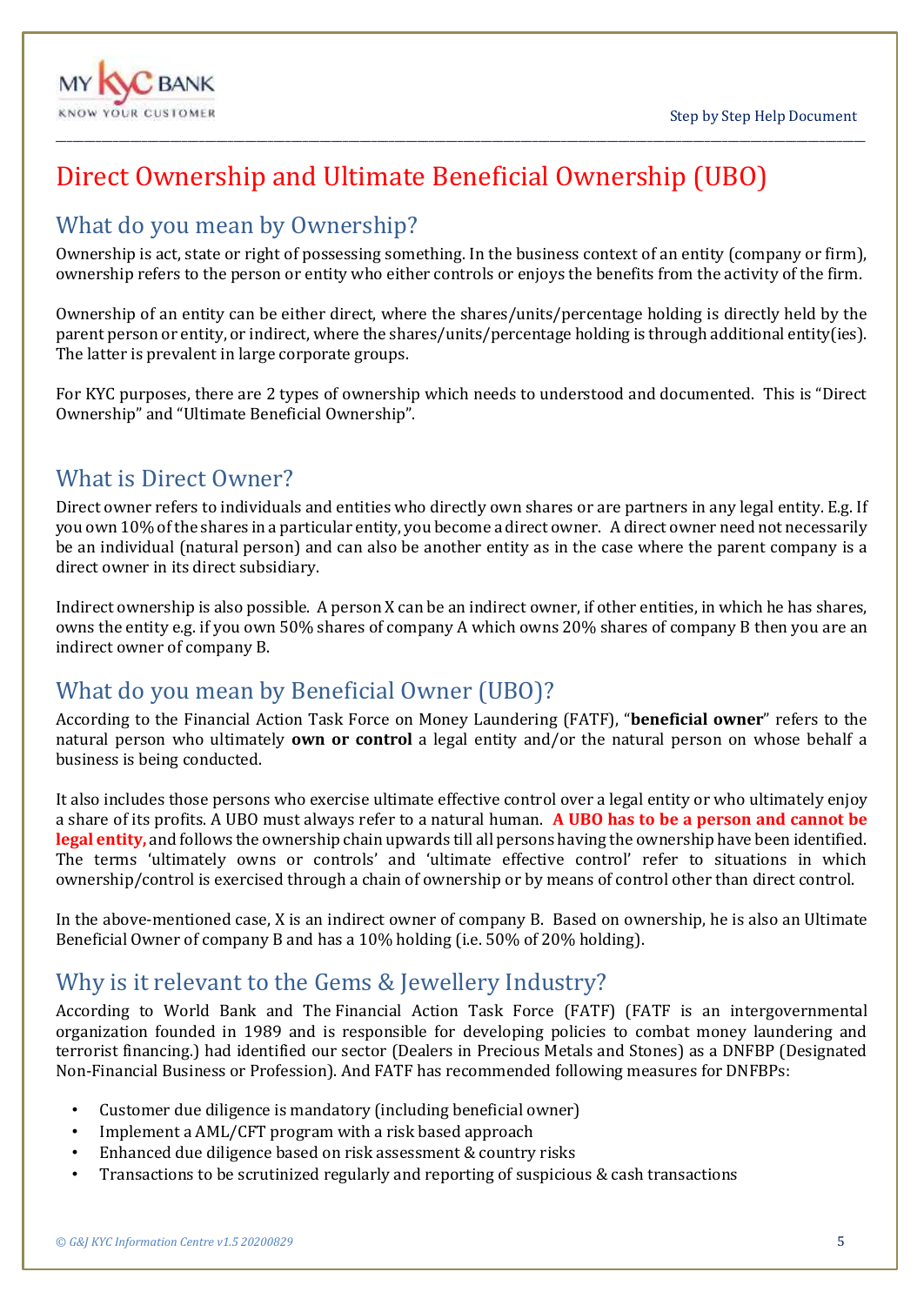



\_\_\_\_\_\_\_\_\_\_\_\_\_\_\_\_\_\_\_\_\_\_\_\_\_\_\_\_\_\_\_\_\_\_\_\_\_\_\_\_\_\_\_\_\_\_\_\_\_\_\_\_\_\_\_\_\_\_\_\_\_\_\_\_\_\_\_\_\_\_\_\_\_\_\_\_\_\_\_\_\_\_\_\_\_\_\_\_\_\_\_\_\_\_\_\_\_\_\_\_\_\_\_\_\_\_\_\_\_\_\_\_\_\_\_\_\_\_\_\_\_\_\_\_\_\_\_\_\_\_\_\_\_\_\_\_\_\_\_\_\_

### <span id="page-5-0"></span>How do I Determine Direct and UBO Holdings?

In above structure, the ultimate beneficial ownership is as follows

- Mr. X 10% shareholder in ABC via company XYZ *[25% of 40%]*,
- Mr. R 20% shareholder in Company ABC via Company PQR *[50% of 40%]*
- Mr. P 20% shareholder in Company ABC via Company PQR *[50% of 40%]*
- **Mr. A is a highest shareholder with 48%** *(i.e. 20 % Direct in ABC + 28% via Company PQR & XYZ),* hence he is an UBO.

MyKYCBank will need to be provided Identity and Address proof (both) for all shareholders. All UBO/Direct/Indirect Owners holding 10% and above will need to be declared. (See below)

\*\**If required, we may ask you for full and 100% details of shareholding to evaluate and help you provide correct and fair details to everyone to be included in self-declaration (word formatted)*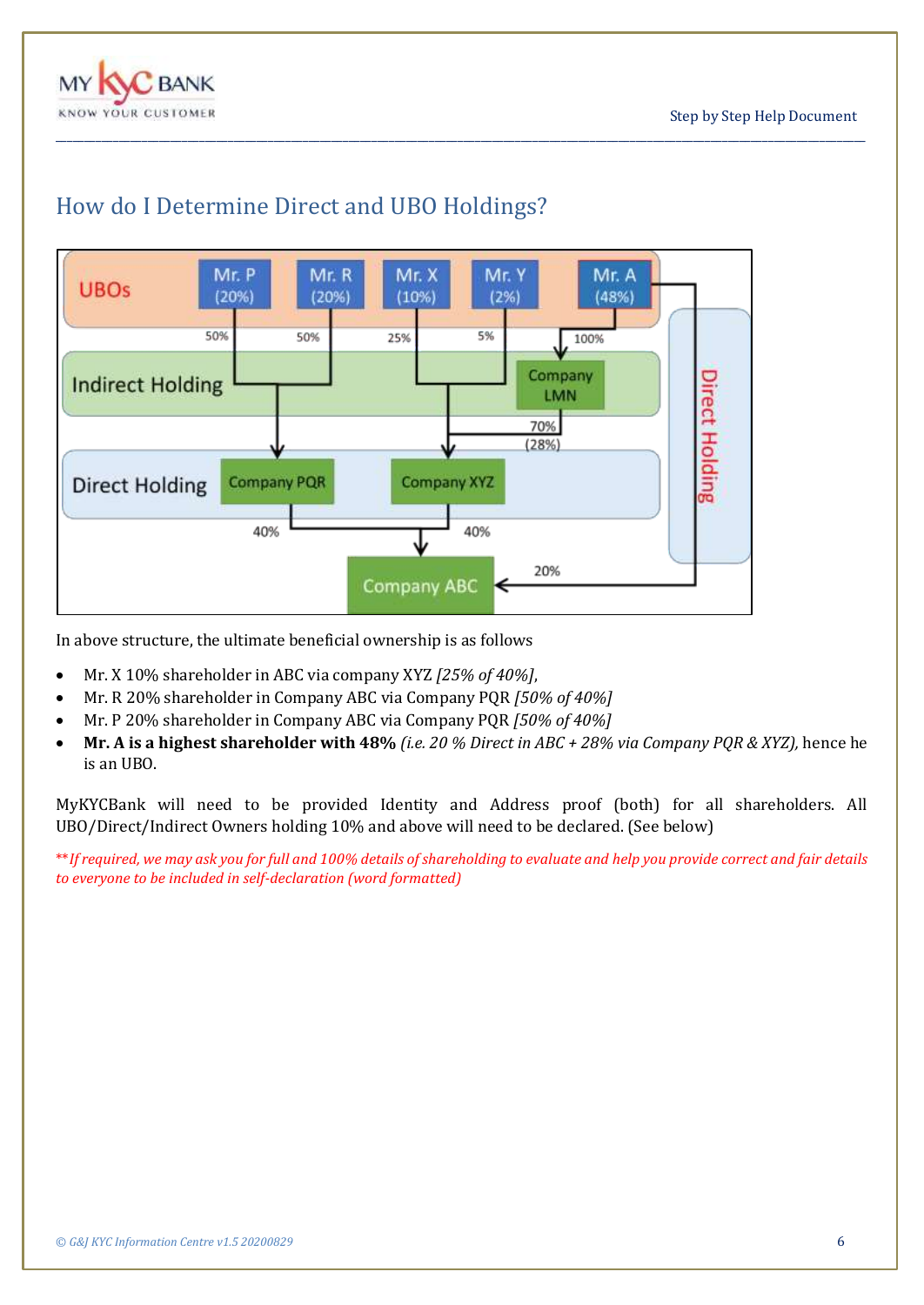

#### Step by Step Help Document

|                                                                                                                                                                                                                                                                                                                                                     |                                 |                    | (DO NOT EDIT ANY CONTENT)                    |                                                                                                                                                                                        |                                              |             |                                          |                   |
|-----------------------------------------------------------------------------------------------------------------------------------------------------------------------------------------------------------------------------------------------------------------------------------------------------------------------------------------------------|---------------------------------|--------------------|----------------------------------------------|----------------------------------------------------------------------------------------------------------------------------------------------------------------------------------------|----------------------------------------------|-------------|------------------------------------------|-------------------|
| To,                                                                                                                                                                                                                                                                                                                                                 |                                 |                    |                                              |                                                                                                                                                                                        |                                              |             |                                          |                   |
| <b>G&amp;J KYC Information Centre,</b>                                                                                                                                                                                                                                                                                                              |                                 |                    |                                              |                                                                                                                                                                                        |                                              |             |                                          |                   |
| AW 1010, Tower A, Bharat Diamond Bourse,                                                                                                                                                                                                                                                                                                            |                                 |                    |                                              |                                                                                                                                                                                        |                                              |             |                                          |                   |
| Bandra Kurla Complex,                                                                                                                                                                                                                                                                                                                               |                                 |                    |                                              |                                                                                                                                                                                        |                                              |             |                                          |                   |
| Bandra (E), Mumbai 400051                                                                                                                                                                                                                                                                                                                           |                                 |                    |                                              |                                                                                                                                                                                        |                                              |             |                                          |                   |
|                                                                                                                                                                                                                                                                                                                                                     |                                 |                    |                                              |                                                                                                                                                                                        |                                              |             |                                          |                   |
| Sub: Self-declaration for nature of incorporation and identification of Ultimate Beneficiaries of<br><b>Private Limited Company</b><br>We the undersigned are authorised to sign and hereby certify that the abovementioned firm is a Private<br>Limited company and following persons are Ultimate Beneficial Owners holding respective % stake as |                                 |                    |                                              |                                                                                                                                                                                        |                                              |             |                                          |                   |
| mentioned below.                                                                                                                                                                                                                                                                                                                                    |                                 |                    |                                              |                                                                                                                                                                                        |                                              |             |                                          |                   |
| <b>Name</b>                                                                                                                                                                                                                                                                                                                                         | <b>Date of Birth</b>            | <b>Nationality</b> | <b>Designation</b>                           | <b>Direct</b>                                                                                                                                                                          | <b>UBO</b>                                   | Is a        |                                          |                   |
| <b>Company PQR</b>                                                                                                                                                                                                                                                                                                                                  | 16-Aug-47                       | India              | <b>Parent Company</b>                        | <b>Holding %</b><br>40                                                                                                                                                                 | <b>Holding %</b><br>$\overline{\phantom{a}}$ | <b>PEP?</b> |                                          |                   |
| <b>Company XYZ</b>                                                                                                                                                                                                                                                                                                                                  | 16-Aug-47                       | India              | <b>Parent Company</b>                        | 40                                                                                                                                                                                     | $\sim$                                       |             |                                          |                   |
| Mr. A<br>Mr. P                                                                                                                                                                                                                                                                                                                                      | $1 - Jan - 71$<br>$1$ -Jan-81   | Indian<br>Indian   | <b>UBO, Director</b><br><b>UBO, Director</b> | 20<br>$\sim$                                                                                                                                                                           | 48<br>20                                     |             |                                          |                   |
| Mr. R                                                                                                                                                                                                                                                                                                                                               | $1$ -Jan-91                     | Indian             | <b>UBO, Director</b>                         | $\equiv$                                                                                                                                                                               | 20                                           |             |                                          |                   |
| Mr.X                                                                                                                                                                                                                                                                                                                                                | $1$ -Jan-92                     | Indian             | <b>UBO</b> , Director                        | $\mathbb{Z}^+$                                                                                                                                                                         | 10                                           |             |                                          |                   |
| *Information in table not applicable for Public Listed Company where no single Person holds more than 10% stake, *PEP<br>= Politically Exposed Person.                                                                                                                                                                                              |                                 |                    |                                              |                                                                                                                                                                                        |                                              |             |                                          |                   |
| wnership and/or any other details provided as part of our KYC.<br>For <company name="">,<br/>Name&gt;, Authorised Signatory/Director</company>                                                                                                                                                                                                      |                                 |                    |                                              | We are also responsible to inform you in reasonable time about any future changes in constituton,<br>For <company name="">,<br/><name>, Authorised Signatory/Director</name></company> |                                              |             |                                          |                   |
| gnature & Stamp)<br>*At east 2 Authorised Signatories/Directors need to Sign<br>Place:<br>Date                                                                                                                                                                                                                                                      |                                 |                    | (Signature & Stamp)                          |                                                                                                                                                                                        |                                              |             |                                          |                   |
|                                                                                                                                                                                                                                                                                                                                                     | Date of Birth/<br>Incorporation |                    | <b>Nationality</b>                           | <b>Designation</b>                                                                                                                                                                     | <b>Direct</b><br>Holding %                   |             | <b>UBO</b><br>Holding %                  | Is a <b>PEP</b> ? |
| <b>Company PQR</b>                                                                                                                                                                                                                                                                                                                                  | 16-Aug-47                       |                    | India                                        | Parent<br>Company                                                                                                                                                                      | 40                                           |             |                                          | NA                |
| Name Company<br>Company XYZ                                                                                                                                                                                                                                                                                                                         | 16-Aug-47                       |                    | India                                        | Parent<br>Company                                                                                                                                                                      | 40                                           |             |                                          | NA                |
| Mr. A                                                                                                                                                                                                                                                                                                                                               | $1$ -Jan-71                     |                    | Indian                                       | <b>UBO</b>                                                                                                                                                                             | 20                                           |             | 48 (20%)<br>direct +28%<br>Indirect/UBO) | <b>YES</b>        |
| Mr. P                                                                                                                                                                                                                                                                                                                                               | 1-Jan-81                        |                    | Indian                                       | UBO, Director                                                                                                                                                                          | $\blacksquare$                               |             | 20                                       | N <sub>O</sub>    |
| Mr. R                                                                                                                                                                                                                                                                                                                                               | 1-Jan-91                        |                    | Indian                                       | UBO, Director                                                                                                                                                                          |                                              |             | 20                                       | N <sub>0</sub>    |

\_\_\_\_\_\_\_\_\_\_\_\_\_\_\_\_\_\_\_\_\_\_\_\_\_\_\_\_\_\_\_\_\_\_\_\_\_\_\_\_\_\_\_\_\_\_\_\_\_\_\_\_\_\_\_\_\_\_\_\_\_\_\_\_\_\_\_\_\_\_\_\_\_\_\_\_\_\_\_\_\_\_\_\_\_\_\_\_\_\_\_\_\_\_\_\_\_\_\_\_\_\_\_\_\_\_\_\_\_\_\_\_\_\_\_\_\_\_\_\_\_\_\_\_\_\_\_\_\_\_\_\_\_\_\_\_\_\_\_\_\_

| oompany i Qiv | $10$ $110$ <sub>n</sub> $11$ | ,,,,,,,, | Company           | 1 V |                                              | .              |
|---------------|------------------------------|----------|-------------------|-----|----------------------------------------------|----------------|
| Company XYZ   | 16-Aug-47                    | India    | Parent<br>Company | 40  |                                              | <b>NA</b>      |
| Mr. A         | $1$ -Jan- $71$               | Indian   | <b>UBO</b>        | 20  | 48 (20%)<br>$direct + 28\%$<br>Indirect/UBO) | <b>YES</b>     |
| Mr. P         | $1$ -Jan- $81$               | Indian   | UBO, Director     |     | 20                                           | N <sub>0</sub> |
| Mr. R         | $1$ -Jan-91                  | Indian   | UBO, Director     |     | 20                                           | N <sub>0</sub> |
| Mr. X         | $1$ -Jan-92                  | Indian   | <b>UBO</b>        |     | 10                                           | N <sub>0</sub> |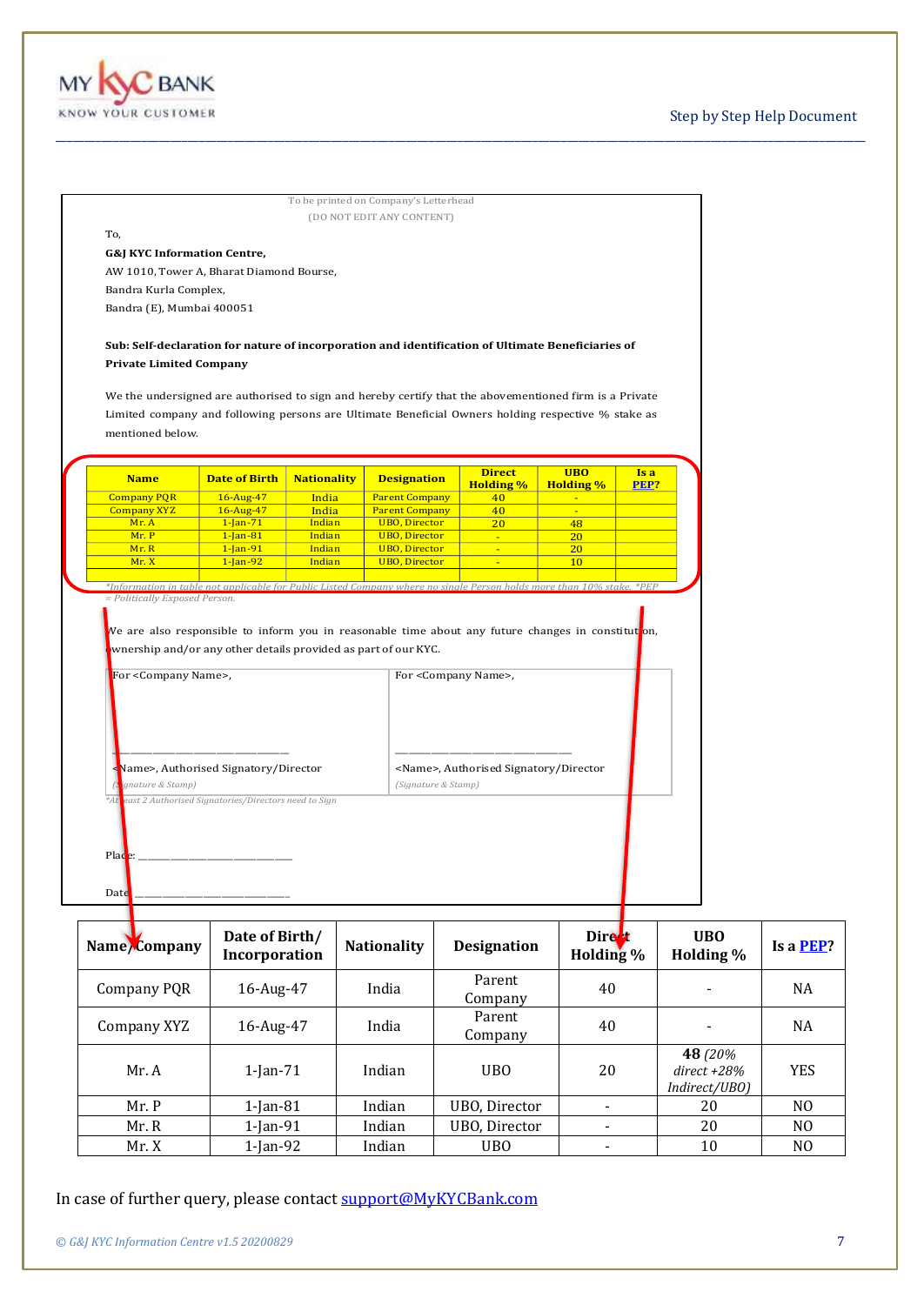

# <span id="page-7-0"></span>What is PEP (Politically Exposed Persons)?



\_\_\_\_\_\_\_\_\_\_\_\_\_\_\_\_\_\_\_\_\_\_\_\_\_\_\_\_\_\_\_\_\_\_\_\_\_\_\_\_\_\_\_\_\_\_\_\_\_\_\_\_\_\_\_\_\_\_\_\_\_\_\_\_\_\_\_\_\_\_\_\_\_\_\_\_\_\_\_\_\_\_\_\_\_\_\_\_\_\_\_\_\_\_\_\_\_\_\_\_\_\_\_\_\_\_\_\_\_\_\_\_\_\_\_\_\_\_\_\_\_\_\_\_\_\_\_\_\_\_\_\_\_\_\_\_\_\_\_\_\_

relinquishing the function

2. Typically, middle and junior officials are explicitly excluded from definitions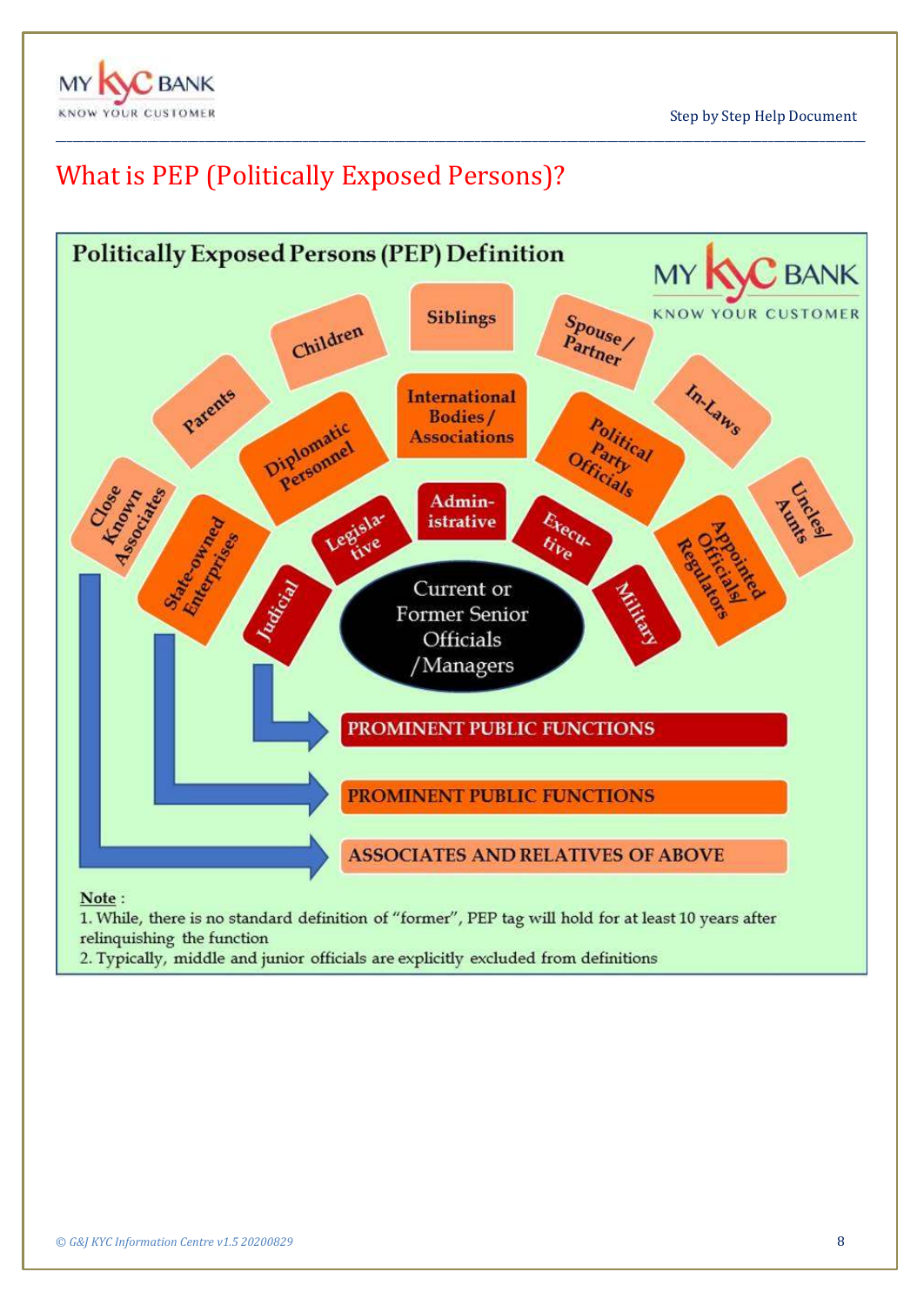

# <span id="page-8-0"></span>Apply for Provisional Activation

One you have updated correct information and uploaded all the relevant supporting documents, you can apply for provisional activation of your profile. Under temporary profile your inputted details will be verified against your uploaded documents. Once these details are verified you will get an email notification on your registered email id about profile completion. The same email will contain your permanent profile id which will be used across the industry around the globe.

\_\_\_\_\_\_\_\_\_\_\_\_\_\_\_\_\_\_\_\_\_\_\_\_\_\_\_\_\_\_\_\_\_\_\_\_\_\_\_\_\_\_\_\_\_\_\_\_\_\_\_\_\_\_\_\_\_\_\_\_\_\_\_\_\_\_\_\_\_\_\_\_\_\_\_\_\_\_\_\_\_\_\_\_\_\_\_\_\_\_\_\_\_\_\_\_\_\_\_\_\_\_\_\_\_\_\_\_\_\_\_\_\_\_\_\_\_\_\_\_\_\_\_\_\_\_\_\_\_\_\_\_\_\_\_\_\_\_\_\_\_

# <span id="page-8-1"></span>Submit Attested Documents

Upon successful generation of your permanent profile ID, you will receive an email containing your profile in a secured, password protected pdf thereafter follow below mentioned action points:

- ◆ Print, attachment on an A4 size paper
- $\bullet$  Sign (by anyone who has sign the original Self-Declaration) and Stamp all pages on the declaration provided at the bottom of the page.
- Attach already uploaded, signed and stamped Original Self-Declaration
- Take this entire bunch of printed copy **along with Original supporting documents** (only those documents which are uploaded in your profile) for verification and submit printed copies to your nearest MyKYCBank desk at your primary trade body office.
- We will keep a copy of your signed profile and Original Self declaration along with self-attested copy of MOA-AOA/ Partnership / HUF /LLP deed
- You will receive an acknowledgement for document submission via email.

# <span id="page-8-2"></span>Apply for Final Activation / Seal of Trust

The Documents that you have submitted at the trade body will be verified against the originals and scanned copies. Once they are successfully verified you will receive final activation email. Your profile will get **Seal of Trust** which will be visible to others when they add you in their connection.